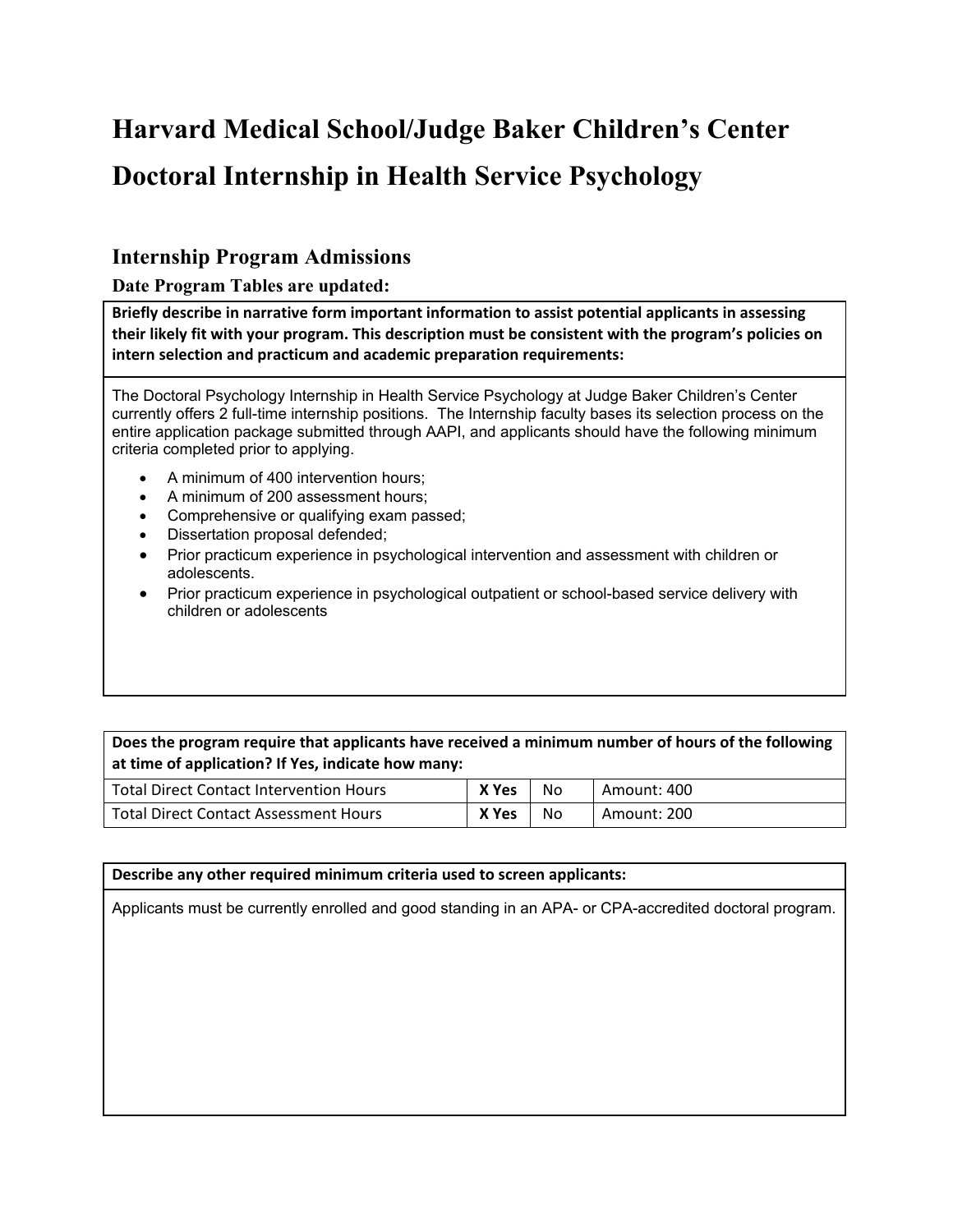| Annual Stipend/Salary for Full-time Interns                                   |       | \$30,000 |  |
|-------------------------------------------------------------------------------|-------|----------|--|
| Annual Stipend/Salary for Half-time Interns                                   |       | N/A      |  |
| Program provides access to medical insurance for intern?                      | X Yes | No.      |  |
| If access to medical insurance is provided:                                   |       |          |  |
| Trainee contribution to cost required?                                        | X Yes | No.      |  |
| Coverage of family member(s) available?                                       | X Yes | No.      |  |
| Coverage of legally married partner available?                                | X Yes | No.      |  |
| Coverage of domestic partner available?                                       | X Yes | No.      |  |
| Hours of Annual Paid Personal Time Off (PTO and/or Vacation)                  | 80    |          |  |
| Hours of Annual Paid Sick Leave                                               |       | 80       |  |
| In the event of medical conditions and/or family needs that require extended  |       |          |  |
| leave, does the program allow reasonable unpaid leave to interns/residents in |       |          |  |
| excess of personal time off and sick leave?                                   | X Yes | No       |  |
| Other Dens fits futures also suited                                           |       |          |  |

### **Financial and Other Benefit Support for Upcoming Training Year\***

Other Benefits (please describe):

In addition to the annual personal time off and sick leave, interns receive 12 holidays annually. Three of the intern's sick days may be used for professional days off (e.g., job interviews, dissertation work or defense, graduate school graduations, and attendance at conferences).

For illness and family-related issues that result in an intern being absent from the internship, interns must first use their 10 sick days. After seven consecutive days of absence from work for medical reasons, medical documentation from a health care provider is required to verify that the intern is unable to return to work. An intern may request Family or Medical Leave any time after the 10 sick days are exhausted and no later than the date on which all sick days and vacation days are exhausted. Medical and Family Leave is not covered by the intern stipend and provides interns with up to 8 work weeks of leave. Leave and suspension of the stipend may be granted in the following circumstances: serious illness of the appointee; birth, adoption or foster care placement of a child; care of a seriously ill child, stepchild, spouse, parent, parent-in-law, or civil union partner.

\*Note. Programs are not required by the Commission on Accreditation to provide all benefits listed in this table